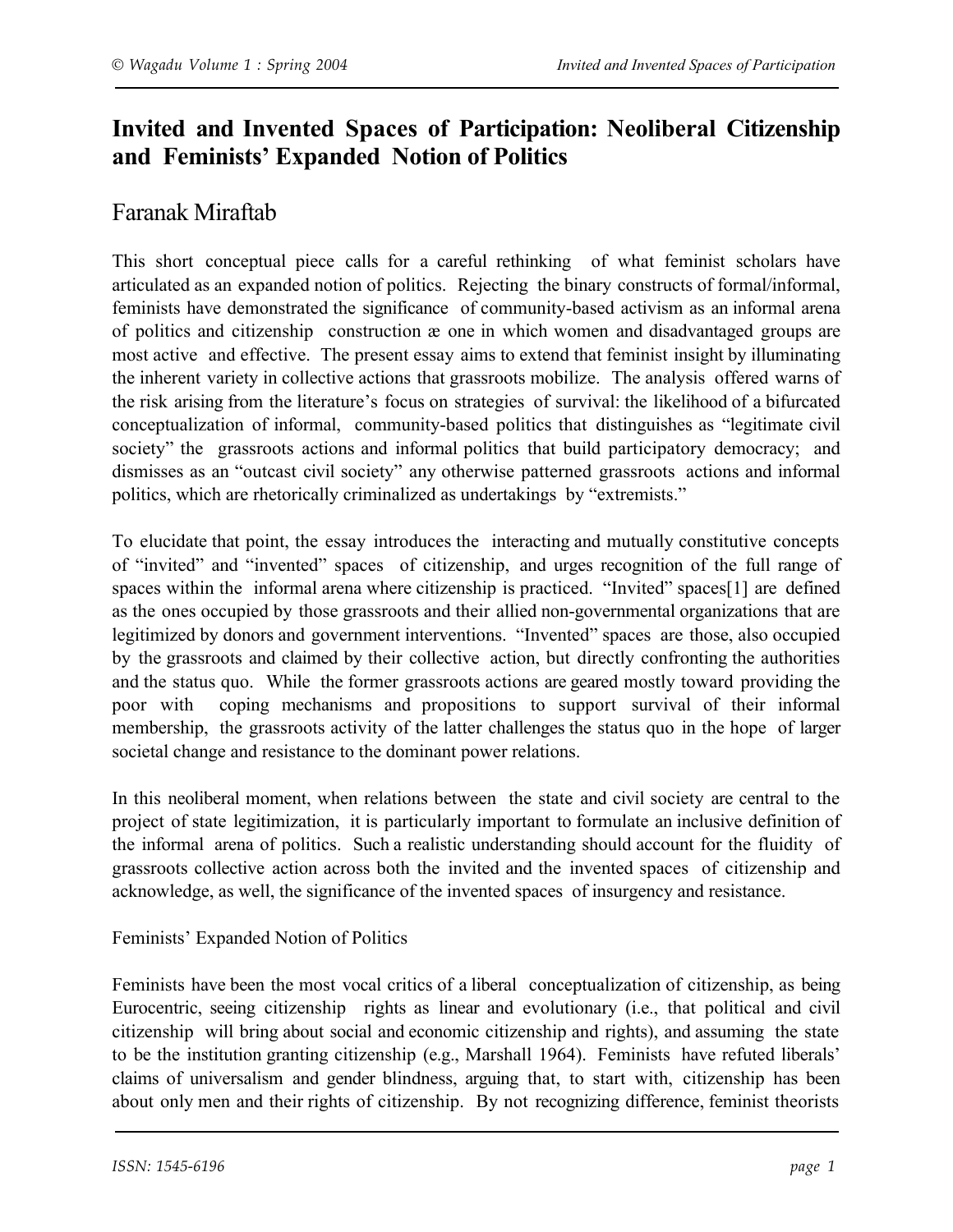have pointed out, the universal claims of a liberal citizenship discourse inherently favor men and those with power (Young 1990; Sandercock 1998a). Feminist scholars have demonstrated that women's exclusion has not been an aberration, but integral to the theory and practice of citizenship and liberal theories of politics (Pateman 1988; Lister 2003:5). Demonstrating the constitutive exclusion of women in these theories and practices has been key to feminists' expanded notion of politics. Asserting that citizenship is dependent on a set of arrangements and practices that are gendered, their analysis thus rejects the assumption that simply the formal inclusion of women will change the structure of citizenship that relies on gendered hierarchies (Durish 2002).

Feminists have, furthermore, highlighted how the binary constructs of public-private spheres feed the construction and legitimation of "needs," associated with the public sphere, versus the delegitimation of "wants," the category associated with the private sphere (Fraser 1987). Such discourse thus de-politicizes what occurs in the private sphere associated with women's activities (Tripp 1998; Yuval-Davis 1997; Lister 1997; McEwan 2000; Sandercock 1998a). By rejecting such dichotomies of public/private and active/passive, feminist theorists have mounted a significant challenge to the conventional formulations of citizenship. They have revealed how the exclusionary conceptualization of political arenas of citizenship, has effectively ignored the political activities and agency of women in grassroots neighborhood and community-based groups, those most readily available to them and where they are most effective (Kaplan 1998; Naples 1998; M. Desai 2002; Jelin 1990; Robnett, 1997; Lister 1997; Staheli and Cope 1994). Feminist studies have brought to light women's political work carried out within the private sphere, through informal networks of household and community, around issues of collective consumption and with respect to the capitalist crisis of reproduction (Miraftab 2004; Bakker 2003; McEwan 2001; Lawson and Klak 1990). Moreover, they have asserted recognition of the unpaid, caring work performed at home as performance of a citizenship responsibility carrying social rights (Lister 2003:3).

In the last decade, not only academic circles, but also development and planning agencies have granted legitimacy to the significance of informal politics and of informal action at the grassroots level. Today most development and planning projects, including the hard-core promoters of neoliberal development programs and policies (e.g., World Bank, USAID), pay special attention to community-based informal politics and grassroots activism. Elsewhere I have discussed how, nevertheless, neoliberal policies depoliticize grassroots participatory discourses (Miraftab 2001). My analysis highlights neoliberalism's seeming contradiction: it erodes women's livelihoods and access to their lack of access to the most essential services, although at the same time it opens up certain public realms of decision-making from which women had been excluded.

The global neoliberal policies of privatization and cost recovery in providing basic services launch simultaneous and contradictory processes of selective inclusion and exclusion for the poor, and in particular for women. In South Africa, for example, state decentralization and the promotion of local governments have brought large proportions of women and disadvantaged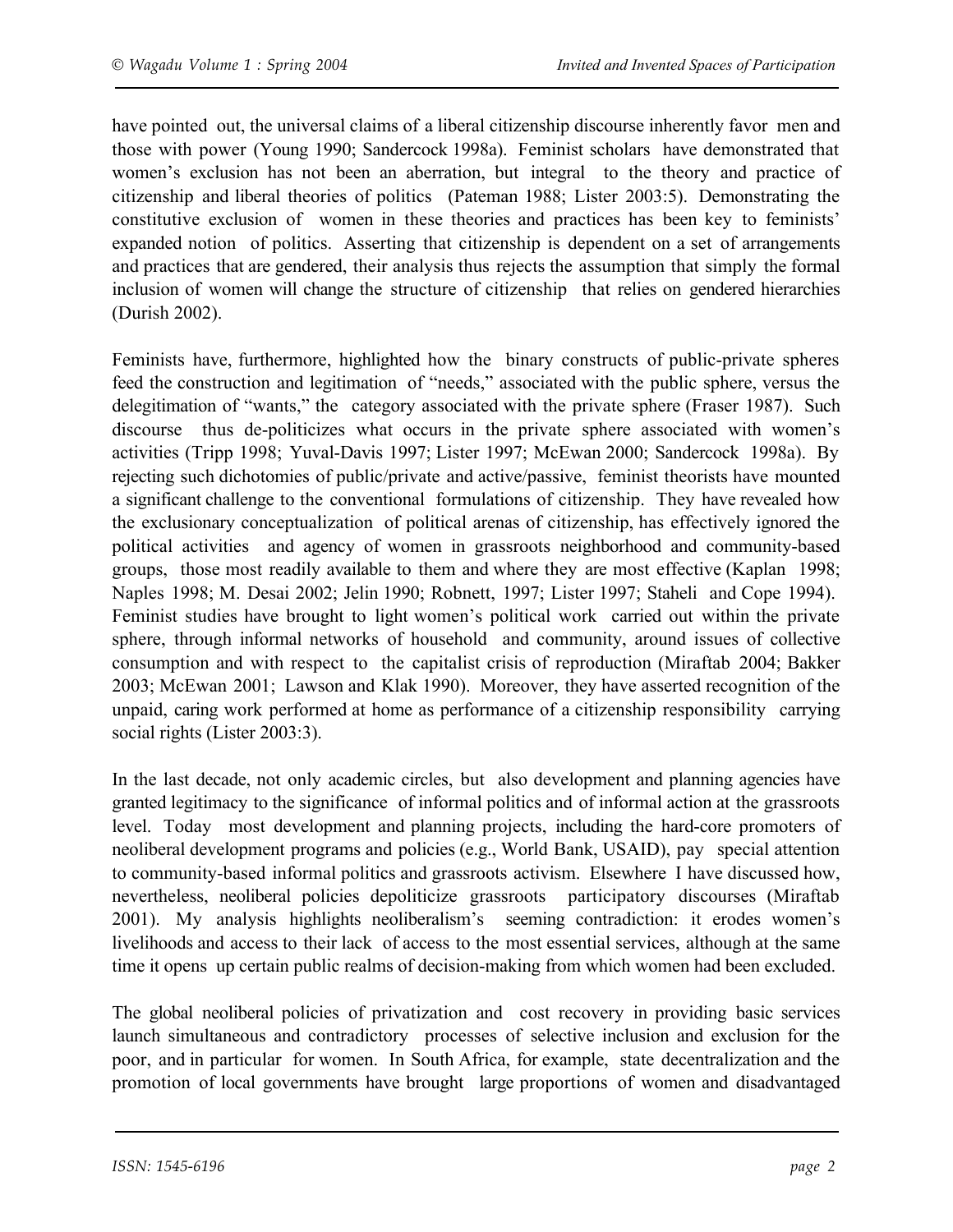people into the arena of formal politics through local councils. But policies have, simultaneously, evicted a large proportion of poor households from their shelters and have disconnected them from basic services (A. Desai 2002; Desai and Heusden 2003; Bond 2002). This selective opening of some spaces and closing of others raises troubling discordances for feminists and others who support the participatory discourse of liberation and emancipation.

### Clarifying the Feminist Insight

Feminists' recognition of the grassroots' informal politics, the main arena of poor women's activism, has usefully expanded the notion of politics and has challenged the binary constructs of formal and informal that recognized only formal politics, dominated by men, as "real" politics. The significance of forms of political action taken by women and disadvantaged population through informal arenas has been made clear (Naples and Desai 2002; Naples 1998; Kaplan 1997; Jelin1990). Similarly, traditional assumptions of what qualifies as practicing citizenship and its political participation have been challenged. In building on these conceptual, theoretical and practical achievements of the feminist critique of liberal citizenship, however, it is important to avoid constructing yet another set of binary relationships — this time within informal politics — that incorporates invidious distinctions among informal collective actions. In particular, grassroots activities that seek coping mechanisms and strategies to survive the adverse effects of the existing social and political hierarchies (predominantly within the invited spaces of citizenship); may be validated in contrast to those that seek forms of resistance to the dominant systems of exploitation and oppression (predominantly within the invented spaces of citizenship).

#### Transition between Coping and Resistance Mechanisms

Grassroots mobilize within a wide range of spaces of citizenship, making use of what in a specific time and place is effective in presenting demands and gaining results. Such informal practices follow no blueprint, but are situated in their specific contexts. Sometimes they do use formal channels (e.g., courts, laws, local councils); at other times their claims rely on informal and directly oppositional forms (e.g., rallies, demonstrations, and picketing). In addressing hardships, sometimes the grassroots focus on mechanisms of survival or coping strategies; at other times they turn to strategies of resistance, challenging the structural basis for their hardship. It is important to stress the flexibility of grassroots strategies, to help avoid a rigid conceptual barrier between the invented and the invited spaces of citizenship as outlined earlier in this paper.

Those spaces of practicing citizenship are not mutually exclusive. Grassroots collective actions move between them, and at different points in their struggles use different sets of tools, and spaces of mobilization. Furthermore, what distinguishes the two spaces is not necessarily their affiliations with a fixed set of groups, since grassroots mobilizations may move across or occupy both kinds of citizenship spaces. Their distinction lies in the fact that actions taken by the poor within the invited spaces of citizenship, however innovative they may be, aim to cope with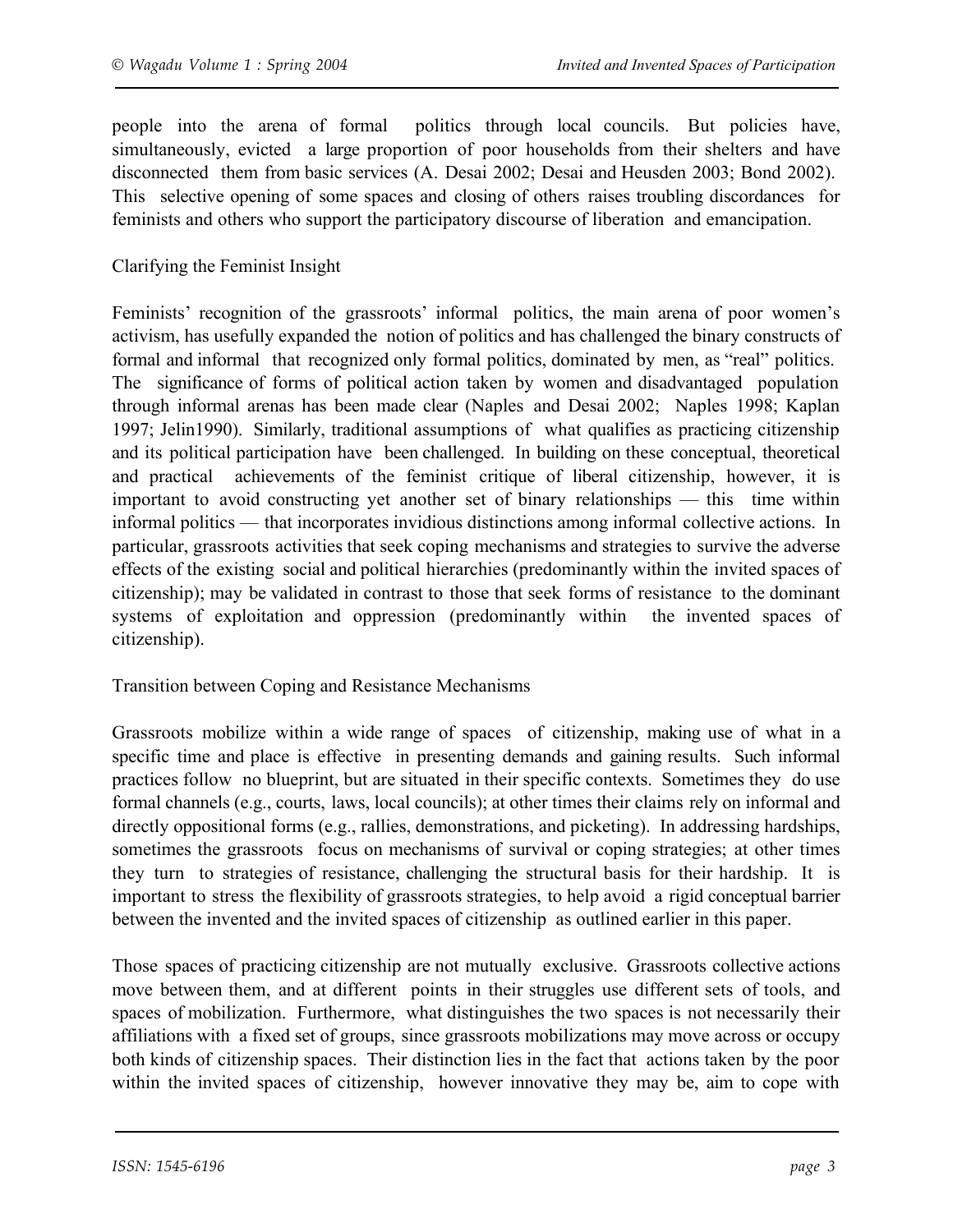existing systems of hardship and are sanctioned by donors and government interventions. Within the invented spaces, however, grassroots actions are characterized by defiance that directly challenges the status quo: in one space strategies of survival are sought within the existing structural system, and in the other resistance is mounted to bring it down.

To advance their just cause, grassroots may take advantage of both of these spaces of citizenship. But the mainstream media, and the state too, often obscure the wide range of grassroots strategies within the informal arena of politics, so that public discourse recognizes only a limited segment of these spaces of action. Their rigid separation of informal political actions implicitly establishes a bifurcated civil society: an "authentic" one associated with the invited citizenship spaces and an "outcast" and "extremist" one associated with the invented spaces. As binary constructs are known to do, such dichotomist positioning of the different citizenship spaces within the informal arena risks criminalizing the latter by designating the former as the "proper" space for civil society participation.

Nor is the mainstream international development literature innocent in this trend. Its narrow focus on collective action that highlights the coping mechanisms used by the poor, legitimates their actions selectively as civil society's celebrated social capital (Fukuyama 1995; World Bank 1998). But collective actions that resist neoliberal policies have been given less attention by this literature and have often been criminalized by the neoliberal state and the mainstream media. Limiting the recognition of participation in citizenship only to actions within officially sanctioned channels (invited spaces) constitutes yet another state-centered perspective. Just as liberal views assigned the citizenship-granting agency to the state, this perspective assigns to the neoliberal state the agency to grant status as civil society, and defines the spaces where citizenship can be practiced.

Challenges for Feminist Research

The proposition put forth here for future research and articulation is that within the informal arena of politics there is need to sharpen differentiation and recognition of the range of collective actions in which disadvantaged groups engage. It is important to expand our study of informal community-based grassroots activism beyond simply the sanctioned politics of the informal arena as based on a selective definition of legitimate civil society behavior. Grassroots' oppositional practices invent new spaces of citizenship practice and offer a significant force transcending legal civil citizenship to achieve substantive citizenship. They help to "expand the public sphere" (Rose 2000) so that citizens' socio-economic right to a just city and social justice in their lives can be achieved. Further research needs to explore the interconnection and dynamics between different spaces of citizenship, and how and under what conditions the grassroots move between them.

To conclude: this essay hails the feminist project of citizenship for its successful expansion of the notion of citizenship to overcome the rigid separations of what is considered political and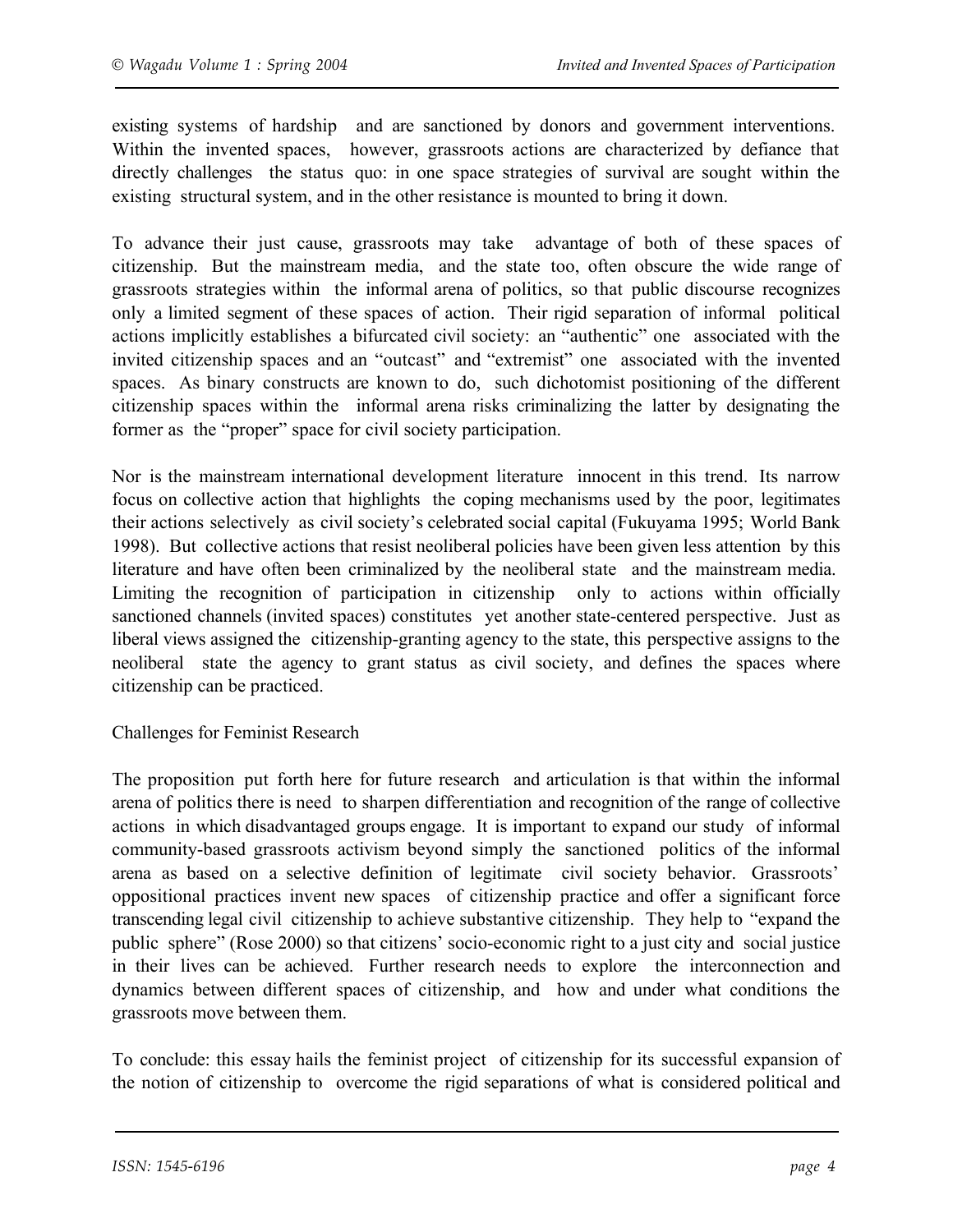what is not, what is validated as citizen participation and what is not, and where the line between citizens' rights and their obligations is drawn. Questioning the mutually exclusive treatment of the political arenas of formal and informal, of the discourses of citizens' rights and obligations, or of passive and active citizenships, feminists have significantly reformulated the concept of citizenship in theory and in practice. This paper, however, calls for further refinement of the feminist conceptualization of informal politics, by acknowledging the significance of oppositional practices of the poor, taking place in invented spaces of insurgency within the informal political arena. Further examination of these relatively unstudied spaces of citizenship practice should make an important contribution towards an inclusive reformulation of informal politics. That task is particularly important in light of the contemporary neoliberal appropriation of the discourse on civil society.

References:

Bond, Patrick. 2002. "Power to the People in South Africa: Operation Khanyisa! And the Fight Against Electricity Privatization." Multinational Monitor. 23 (1/2): 1-3. http://multinationalmonitor.org/mm2002/02jan-feb02corp4.html.

Bakker, Isabella. 2003. "Neoliberal Governance and the Reprivatization of Social Reproduction: Social Provisioning and Shifting Gender Orders," in Isabella Bakker and Stephen Gill (eds.) Power, Production and Social Reproduction. New York: Palgrave McMillan.

Cornwall, Andrea. 2002. "Locating Citizen Participation." IDS Bulletin 33(2): 49-58.

Durish, Patricia. 2002. "Citizenship and Difference: Feminist Debates" Annotated bibliographies series of the Transformative Learning Center (TLC): Ontario Institute for studies in education of the University of Toronto.

Desai, Ashwin. 2002. We are the Poors: Community Struggles in Post-apartheid South Africa. New York: Monthly Review Press.

Desai, Ashwin and Peter van Heusden. 2003 "'Is This Mandela's Park?' Community Struggles and State Response in Post-Apartheid South Africa."

Desai, Manisha 2002. "Transnational Solidarity: Women's Agency, Structural Adjustments, and Globalization" in Nancy Naples and Manisha Desai (eds.) Women's Activism and Globalization. New York: Routledge. Pp. 11-33.

Fraser, Nancy. 1987. "Women, Welfare and the Politics of Need Interpretation." Hypatia  $2(1):103-21.$ 

Fukuyama, Francis. 1995. "Social Capital and the Global Economy." Foreign Affairs 74(5):89-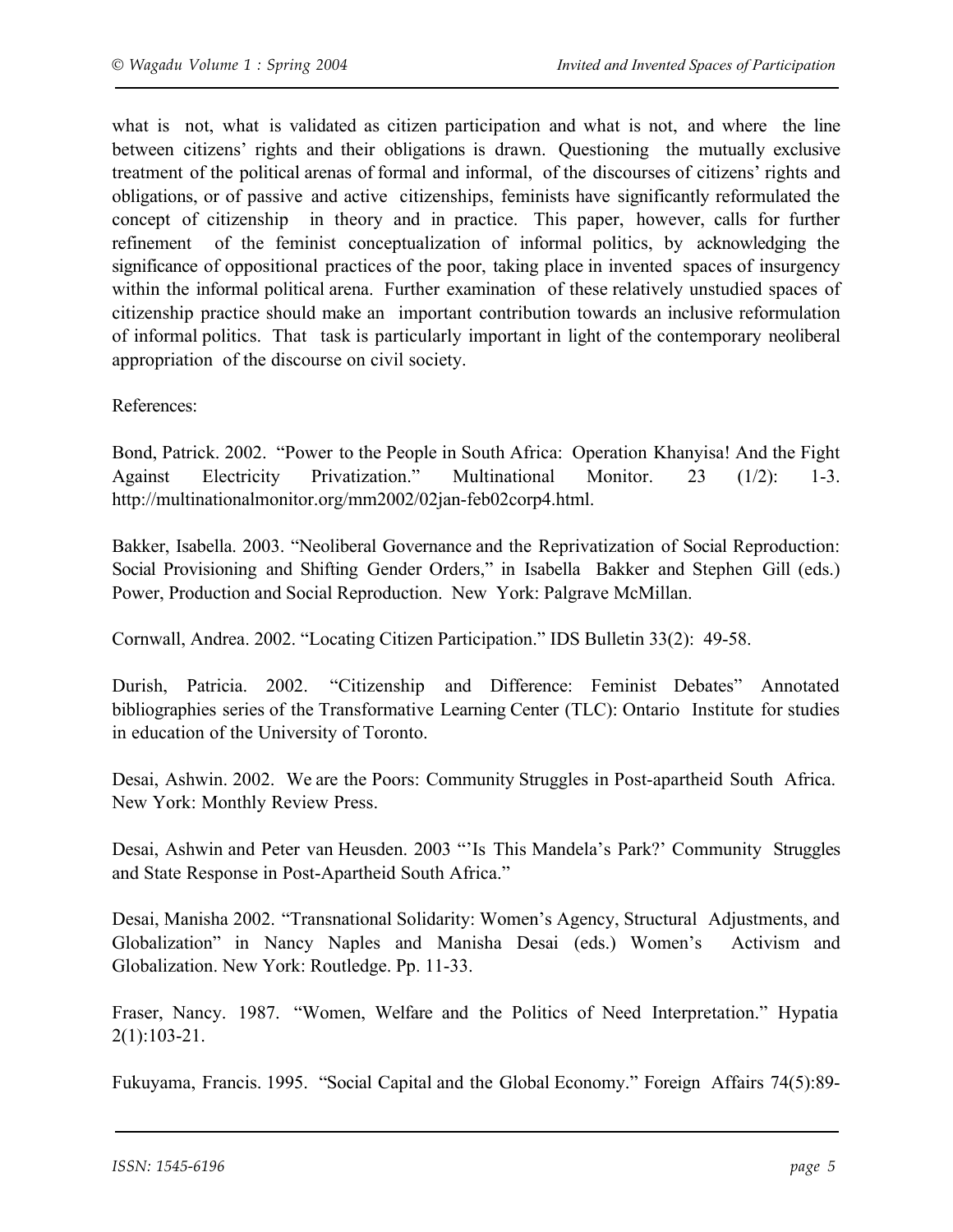103.

Jelin, Elizabeth. 1990. "Citizenship and Identity: Final Reflections" in Elizaeth Jelin (ed.) Women and Social Change in Latin America. London: Zed Books.

Kaplan, Temma. 1997. Crazy for Democracy : Women in Grassroots Movements. New York: Routledge.

Lawson, Victoria and Thomas Klak. 1990. "Conceptual linkages in the study of production and reproduction in Latin America" Economic Geography 66: 310-27

Lister, Ruth. 1997. " Citizenship: Towards a Feminist Synthesis." Feminist Review Fall, no 57: 28-48.

Lister, Ruth. 2003. "Feminist Theory & Practice of Citizenship." Paper presented at the annual conference of the DVPW (German Political Science Association). September 2003.

McEwan, Cheryl. 2000. "Engendering Citizenship: Gendered Spaces of Democracy in South Africa" Political Geography 19:627-651.

McEwan, Cheryl. 2001. "Bringing Government to the People: Gender, local governance and community participation in South Africa" Geoforum.

Marshal, Thomas Humphrey. 1964. Class, Citizenship and Social Development. Chicago: Chicago University Press.

Miraftab, Faranak. 2004. "Informalizing the Means of Reproduction: The Case of Waste Collection Services in Cape Town, South Africa," in Beneria, Lourdes and Neema Kudva. (eds.) Rethinking Informalization: Precarious Jobs, Poverty and Social Protection. Ithaca, NY: Cornell University e-Publishing Program. (forthcoming Spring).

Miraftab, Faranak. 2001. "Exploitation or Liberation? Reflections on the Discourse of Social Capital in the South African Context." Social Capital and Planning Symposium. Dept of Urban and Regional Planning. University of Illinois, Urbana Champaign.

Naples, Nancy. 1998. "Women's Community Activism and Feminist Activist Research" in Nancy Naples (ed.) Community Activism and Feminist Politics. New York: Routledge. Pp.1- 27.

Naples, Nancy and Desai, Manisha. 2002. "Women's Local and Translocal Responses: an Introduction to the Chapters" in Nancy Naples and Manisha Desai (eds.) Women's Activism and Globalization. New York: Routledge. Pp. 11-33.